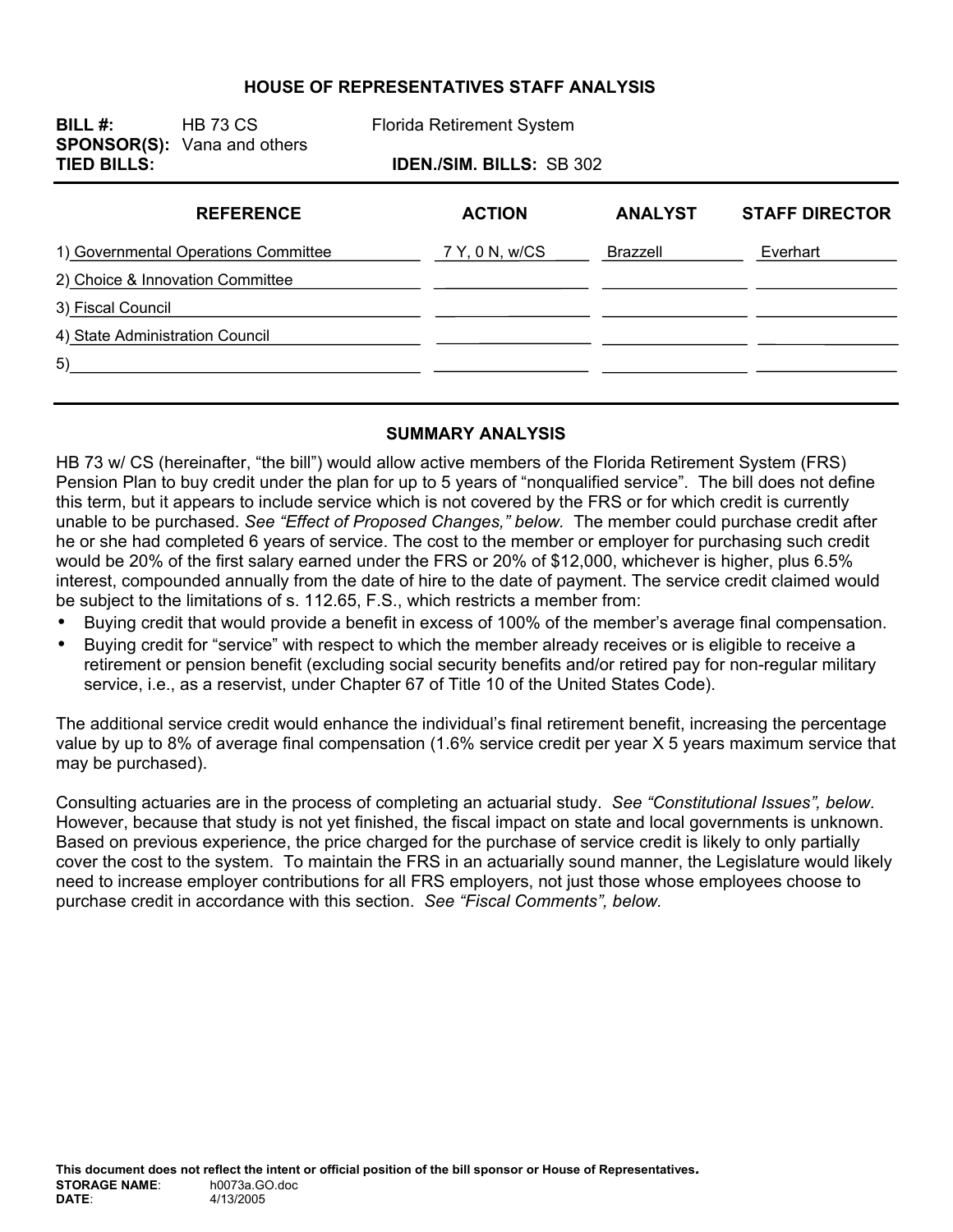# **FULL ANALYSIS**

# **I. SUBSTANTIVE ANALYSIS**

# A. HOUSE PRINCIPLES ANALYSIS:

This bill does not appear to implicate any of the House Principles.

# B. EFFECT OF PROPOSED CHANGES:

### Present situation

The Florida Retirement System (FRS) provides retirement and disability benefits for Florida state and county employees and for employees of those cities and special districts that choose to participate in the FRS. As of June 30, 2004, state employees (including university employees) represent 21.83% of the FRS membership; counties, 23.46%; district school boards, 48.3%; and community colleges, 2.84%; and cities and special districts that have opted to join the FRS, 3.57%.

The active membership of the FRS is divided into five membership classes. Each class is separately funded based upon the costs attributable to the members of that class. The classes and their current employer contribution rates as a percent of gross compensation are:

- Regular Class, 6.20%.
- Special Risk Class, 17.34%.
- Special Risk Administrative Support Class, 8.73%.
- Elected Officers' Class, 11.30%-17.46%, depending on subclass.
- Senior Management Service Class, 8.18%.

The FRS pension plan provides a defined benefit to its retirees. An active member of the FRS plan earns retirement credit for his or her service (creditable service) when the member is paid for work in a covered position with one or more of approximately 800 public employers that participate in the FRS. Members do not earn service credit under the FRS pension plan as a temporary employee or independent contractor, or while they are participating in one of several other state retirement programs.<sup>1</sup> Regular Class members accrue benefits at a rate of 1.60% per year of service, meaning essentially that provided the member vests in the FRS pension plan, for each year worked, upon retirement the Regular Class member's initial annual benefit is 1.60% of his or her average final compensation multiplied times the number of years worked. However, a number of factors determine a member's benefit, such as the age at which he or she retires, whether he or she receives disability retirement, or whether he or she works beyond the normal retirement date.

In addition to the service credit earned for current work, under ss. 121.111, 121.1115, 121.1122, and 121.121, F.S., members may be able to purchase credit under the FRS Pension Plan for certain other types of service worked in non-FRS covered positions to increase their benefit.<sup>2</sup> The member must meet a variety of conditions and pay any required retirement contributions, plus interest, for the extra

 $\overline{a}$ <sup>1</sup> Such programs include the Deferred Retirement Option Program (DROP); the State University System Optional Retirement Program; the State Community College System Optional Retirement Program; the Senior Management Service Optional Annuity Program or in a local government alternative plan in lieu of participating in the Senior Management Service Class; or the Public Employee Optional Retirement Program (FRS Investment Plan). 2

**STORAGE NAME:** h0073a.GO.doc **PAGE: 2**<br> **DATE:** 4/13/2005 4/13/2005 **DATE**: 4/13/2005 Types of service for which a member may purchase additional retirement credit pursuant to Florida law include prior service, if reemployed in covered employment for 1 work year; past service; military service; leave of absence without pay; in-state public employment; out-of-state public employment; periods while receiving temporary worker's compensation payments; periods of suspension without pay, if reinstated; periods while teaching in a federally operated school in Florida; and periods of disability retirement, upon recovery and return to covered employment for 1 work year.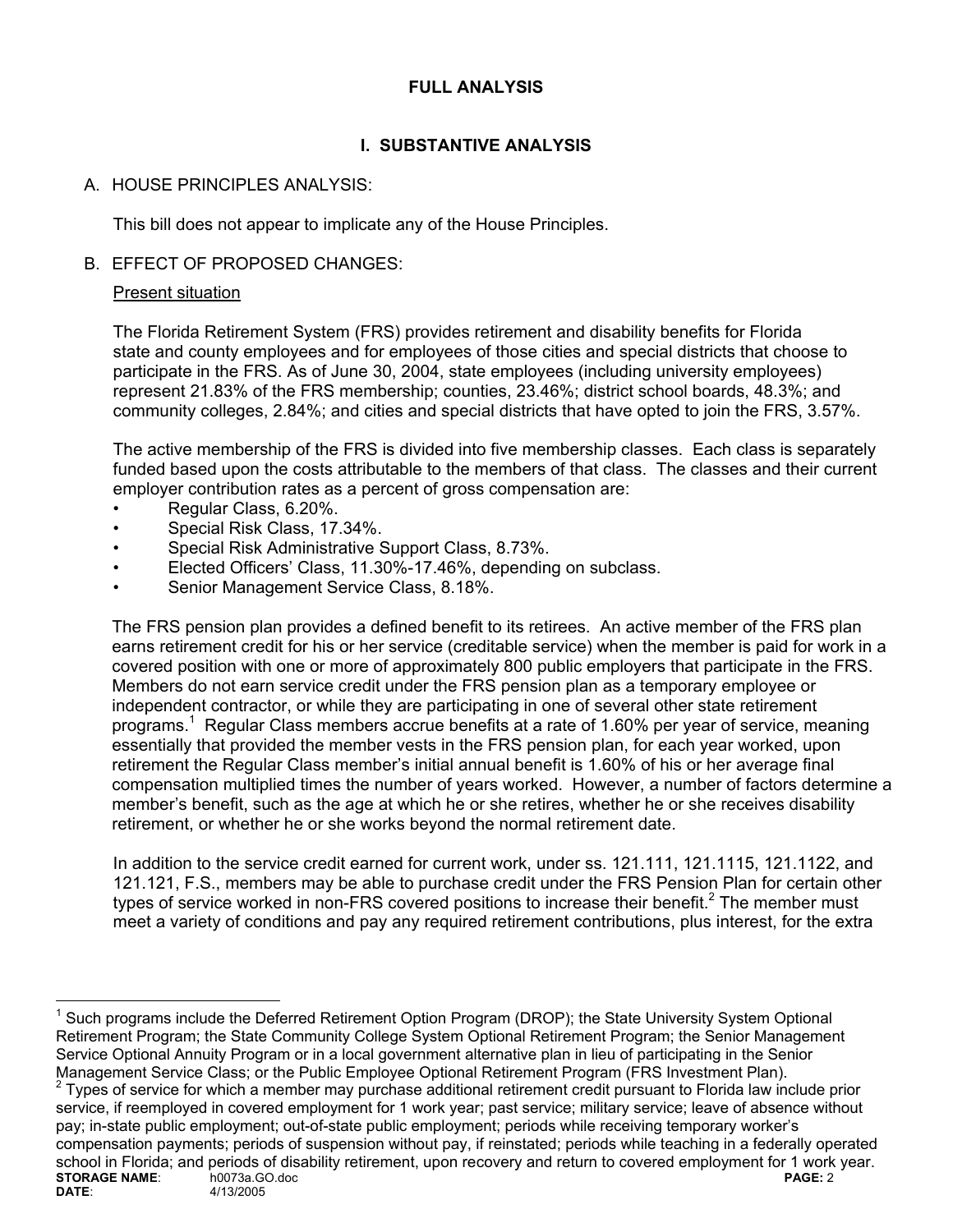service credit.<sup>3</sup> The cost for additional retirement credit depends on the type of service claimed. However, members cannot now buy credit for what federal law calls "nonqualified service."<sup>4</sup>

The purchase of nonqualified service is allowed under sec. 415(n) of the Internal Revenue Code. As long as the conditions of sec. 415(n) are met, changing the FRS Pension Plan to allow the purchase of credit for nonqualified service should not adversely affect the qualified status of the FRS Pension Plan. The primary conditions under sec. 415(n) require a member to complete 5 years of service before becoming eligible to purchase non-qualified service, and limit to a maximum of 5 years the total amount of nonqualified service credit that may be purchased.

### Proposed changes

HB 73 w/ CS would allow active members of the FRS Pension Plan to buy Regular Class credit under the plan for up to 5 years of "nonqualified service for time not otherwise creditable under any other provisions of the plan." The 5-year maximum would apply to the total of out-of-state service and in-state service purchased pursuant to ss. 121.1115 and 121.1122, F.S., and nonqualified service credit purchased pursuant to the bill. Prior to vesting, a member could purchase a year of credit for each year worked, but the associated credit would not be applicable for vesting purposes and would not be credited to the member until he or she had vested by completing 6 years of creditable service. The price would be 20% of the first salary earned under the FRS or 20% of \$12,000, whichever is higher, plus 6.5% interest compounded annually from the date of hire to the date of payment.

The additional service would enhance the individual's final retirement benefit, increasing the percentage value by up to 8% of average final compensation (1.6% service credit per year X 5 years maximum service that may be purchased).

Based on previous relevant actuarial special studies, this price is likely to only partially cover the cost to the system. To maintain the FRS in an actuarially sound manner, employer contributions may need to be increased for all FRS employers, not just those whose employees choose to purchase credit in accordance with this section. *See "Fiscal Comments", below.* 

### C. SECTION DIRECTORY:

 Section 1 creates s. 121.11225, F.S., allowing the purchase of retirement credit for nonqualified service by individuals or their employers under certain conditions.

Section 2 provides an effective date of July 1, 2005.

(ii) which such participant has not received under such governmental plan, and

 $\overline{a}$ 

 $3$  In some cases, the employer may pay some or all of the cost for this credit.

 ${}^{4}$ Sec. 401(n)(3) (C) of the Internal Revenue Code provides: "the term 'nonqualified service' means service for which permissive service credit is allowed other than--

<sup>(</sup>i) service (including parental, medical, sabbatical, and similar leave) as an employee of the Government of the United States, any State or political subdivision thereof, or any agency or instrumentality of any of the foregoing (other than military service or service for credit which was obtained as a result of a repayment described in subsection (k)(3)), (ii) service (including parental, medical, sabbatical, and similar leave) as an employee (other than as an employee described in clause (i)) of an educational organization described in section 170(b)(1)(A)(ii) which is a public, private, or sectarian school which provides elementary or secondary education (through grade 12), as determined under State law, (iii) service as an employee of an association of employees who are described in clause (i), or

<sup>(</sup>iv) military service (other than qualified military service under section 414(u)) recognized by such governmental plan. In the case of service described in clauses [FN1] (i), (ii), or (iii), such service will be nonqualified service if recognition of such service would cause a participant to receive a retirement benefit for the same service under more than one plan." Sec. 401(n)(3) (A) of the Internal Revenue Code states: "The term 'permissive service credit' means service credit-(i) recognized by the governmental plan for purposes of calculating a participant's benefit under the plan,

<sup>(</sup>iii) which such participant may receive only by making a voluntary additional contribution, in an amount determined under such governmental plan, which does not exceed the amount necessary to fund the benefit attributable to such service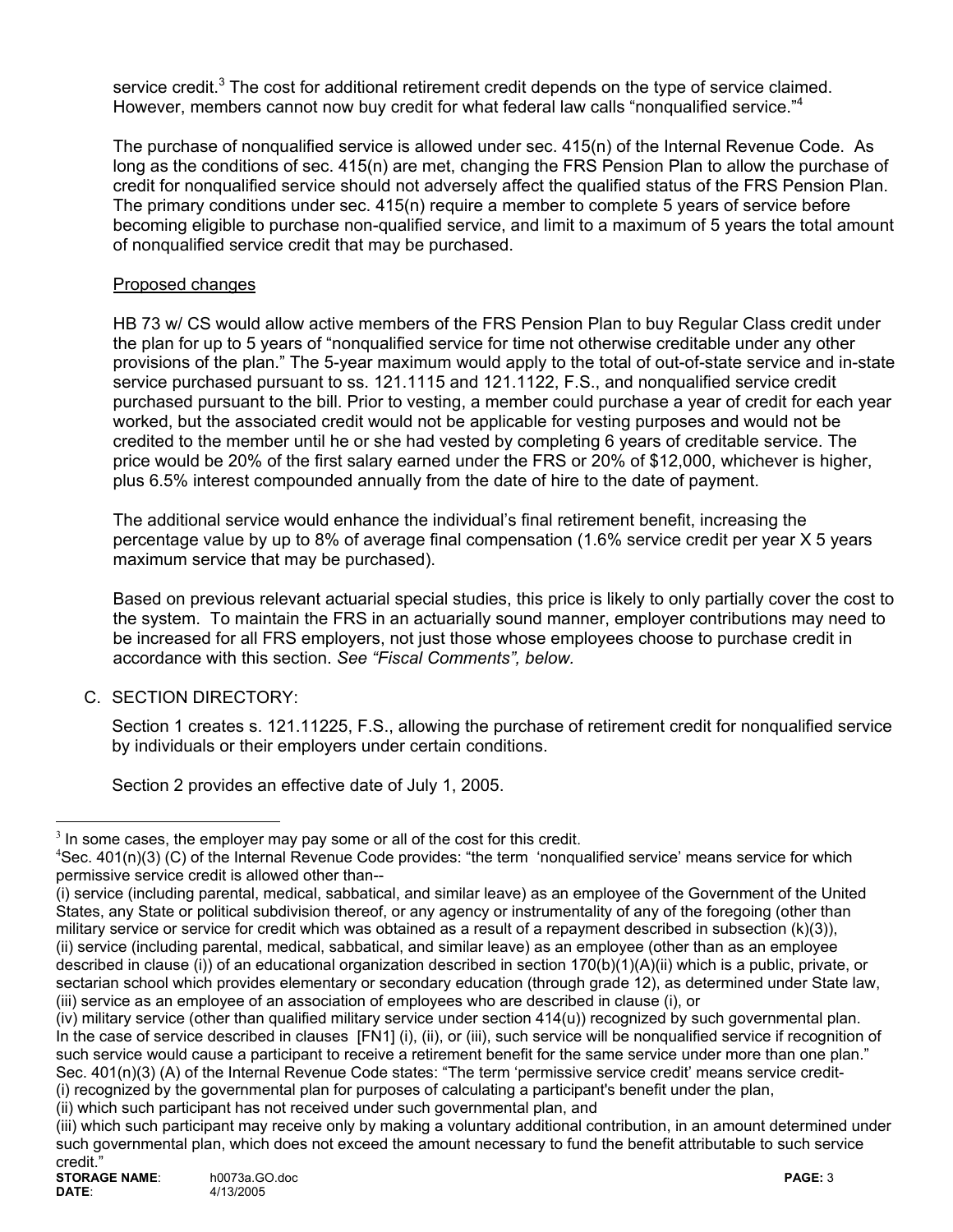# **II. FISCAL ANALYSIS & ECONOMIC IMPACT STATEMENT**

#### A. FISCAL IMPACT ON STATE GOVERNMENT:

1. Revenues:

The Retirement System Trust Fund may receive revenues from the purchase of credit.

2. Expenditures:

Indeterminate. Actuaries have not yet completed an actuarial study for this bill, so the projected costs are unknown. See "Fiscal Comments", below.

- B. FISCAL IMPACT ON LOCAL GOVERNMENTS:
	- 1. Revenues:

None.

2. Expenditures:

Indeterminate. Actuaries have not yet completed an actuarial study for this bill, so the projected costs are unknown. See "Fiscal Comments", below.

C. DIRECT ECONOMIC IMPACT ON PRIVATE SECTOR:

None.

D. FISCAL COMMENTS:

Because actuaries have not yet completed an actuarial study for this bill, the costs of this benefit to the state and local governments that participate in the FRS are unknown.

When the law was previously changed to allow FRS members to purchase credit under the plan for their in-state and out-of-state service, the Legislature increased employer contribution rates for all membership classes to achieve actuarially sound funding because the costs paid by or on behalf of those purchasing service credit were insufficient to do so. If employer contribution rates increased as a result of this bill, these higher rates would be borne not just by state government but by counties, school districts, and those municipalities and special districts that have opted into the FRS.

### **III. COMMENTS**

### A. CONSTITUTIONAL ISSUES:

1. Applicability of Municipality/County Mandates Provision:

Unknown. By increasing benefits for employees of FRS employers, the bill may require counties and certain municipalities to expend funds through higher employer contribution rates; in that case, it would be a mandate. While the bill does apply to all persons similarly situated, it does not contain a statement of important state interest. It thus would not meet the requirements of Art. VII, s. 18(a) to bind effectively counties and municipalities.

2. Other:

#### Article X, s. 14, Florida Constitution